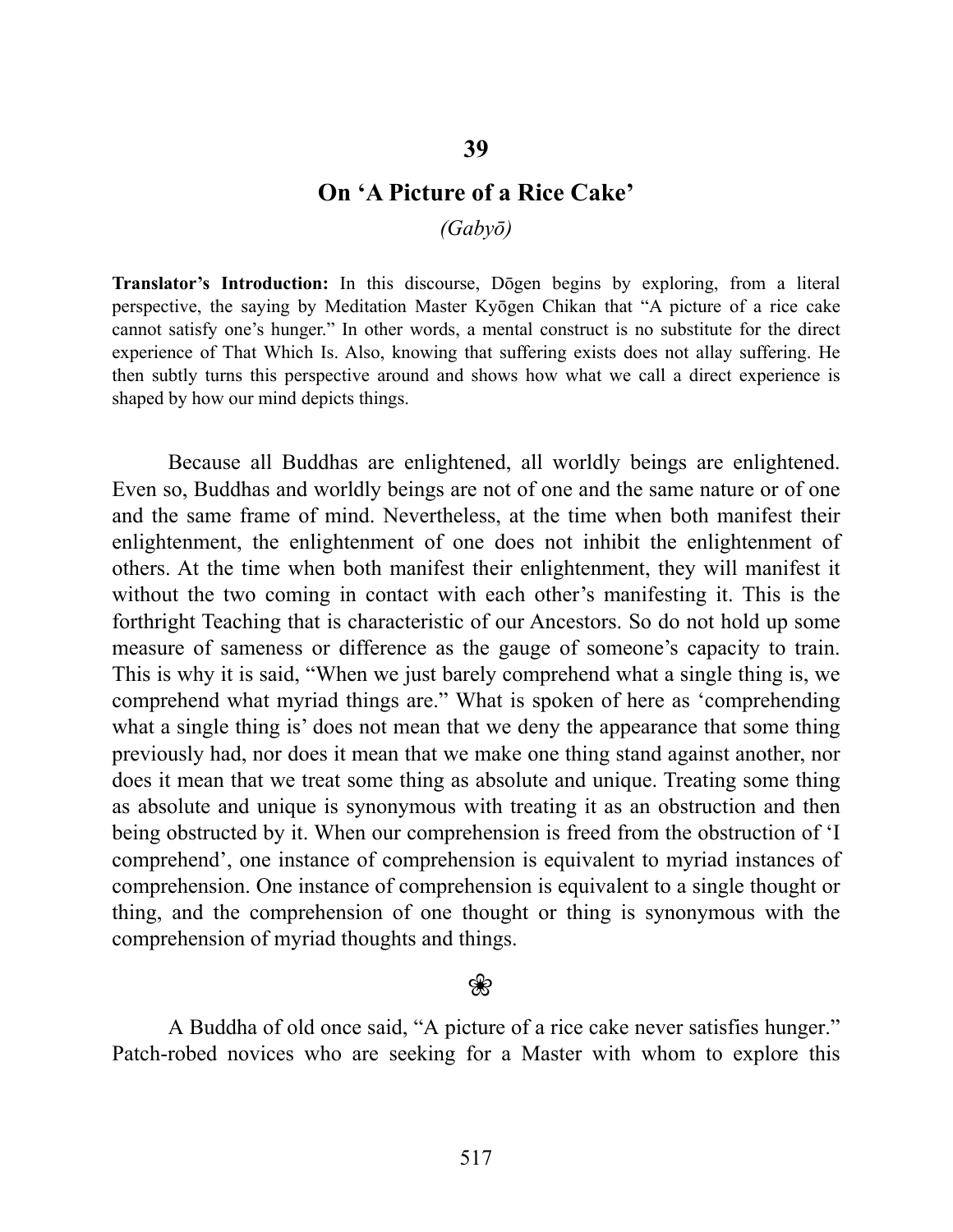saying, as well as bodhisattvas[\\*](#page-1-0) and shravakas\* who have come hither from all directions, are not all uniform in reputation and rank. And this includes those having the head of a celestial being or the face of a demon, all of whom come hither from all directions, their hides thick or thin. Although they may say that they are studying what Buddhas of the past and present have said, they are actually spending their lives living under some tree or in a hermit's thatched hut. As a consequence, when they are at the point of passing on the traditions of our monastic family, some may refer to this statement about a rice cake by saying, "He said what He did because engaging in the study of the Scriptures and commentaries will not instill true wisdom." And there are others who may say, "He spoke this way because He was trying to say that studying the Scriptural texts on the three provisional vehicles\* and the one True Vehicle\* is, moreover, not the path to enlightenment." In both instances, this is their engaging in judgmental thinking.

Speaking more broadly, those who assert that provisional Teachings are completely useless are greatly mistaken. They have not had the meritorious behavior of Ancestors in our tradition genuinely Transmitted to them, so they are in the dark about the sayings of Buddhas and Ancestors. Since they have not clarified what this one saying is about, who could affirm that they had thoroughly explored the sayings of other Buddhas?

For instance, the saying "A picture of a rice cake never satisfies hunger" is like the saying from the *Āgama Scripture*, "Refrain from all evil whatsoever, and uphold and practice all that is good."<sup>[1](#page-1-1)</sup> And it is like Daikan Enō's query, "What is It that has come about like this?" And it is like Tōzan Ryōkai's statement, "I am always eager here in this place." For the time being, you need to explore these statements in a similar manner through your training.

Folks who have encountered the expression 'a picture of a rice cake' are few, and none of them have fully delved into what it means. How do I know this? In my testing one or two smelly skin bags\* in the past, they had reached neither the level of certainty nor even the level of uncertainty: they simply seemed indifferent, as if they were refusing to lend an ear to some neighbor's chitchat. You need to realize that what is called 'a picture of a rice cake' includes the appearance of what is born of "father" and "mother", as well as the appearance of what has not yet been born

 $\overline{a}$ 

<span id="page-1-0"></span><sup>\*</sup> See *Glossary.* 

<span id="page-1-1"></span><sup>1.</sup> That is, the Precepts (refraining from evil, etc.) will alleviate suffering (hunger), but only so long as one is living by them and not just mouthing them.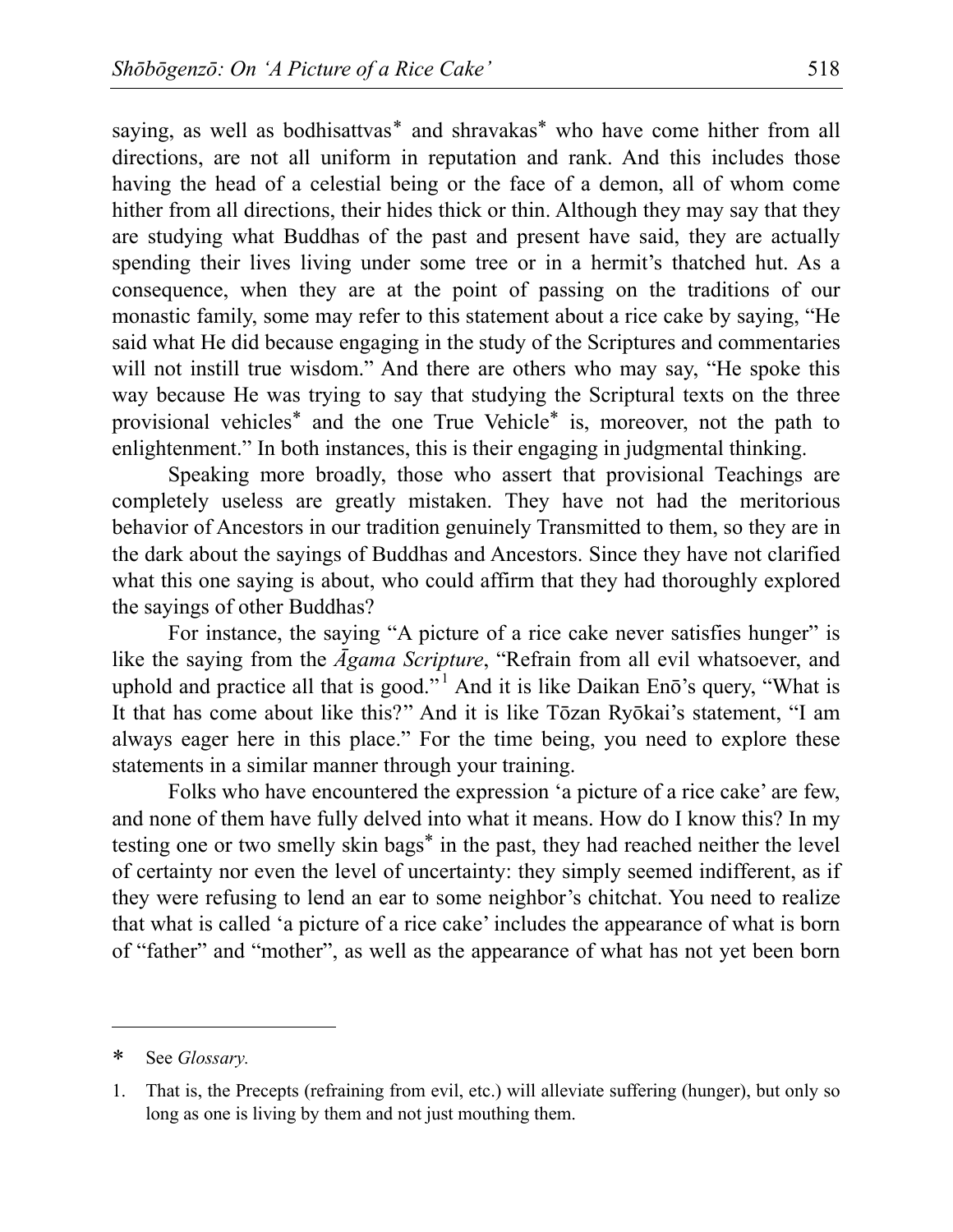of "father" and "mother".<sup>[2](#page-2-0)</sup> At the very moment when a rice cake is actually made by using rice or wheat flour, without doubt, it is the moment when the reality of it manifests and the term for it is fulfilled. Do not explore through your training that a picture of a rice cake is something as trifling as our perception of the comings and goings of things. The 'colors' we use in 'painting a rice cake' will find their equivalents in the colors we use in painting a landscape. That is, in painting a landscape we use cerulean blue and earthen red pigments, and in painting a picture of a rice cake we use rice and wheat flour. Since, in both cases, the projects and the planning are equivalent, the materials we are using are also equivalent.

As a consequence, 'a picture of a rice cake' may refer to such things as a rice dumpling, a bean cake, a cake of tofu, a baked wheat cake, a fried rice cake—all of which arise from a picture we have drawn in our minds. You need to recognize that there are such things as pictures, cakes, and thoughts and things. Therefore, the cakes that are appearing in the here and now are all together 'pictures of rice cakes'. Should we seek for 'a picture of a rice cake' apart from this, ultimately we will never encounter it, for such a thing has never been thought up. Although a picture of a rice cake manifests at some one time, it does not manifest at some other time. Nevertheless, it lacks the characteristics of being old or young, and it leaves no traces of its coming and going. At the same time, nations and lands as 'pictured cakes' come forth and materialize here and now.

In the phrase 'will never satisfy hunger', 'hunger' does not refer to something that is under the sway of the twenty-four hours of a day. And, at the same time, when one encounters a picture of a rice cake, it is not some convenient thing, for even were we to sample a picture of a rice cake, ultimately it would fail to satisfy our hunger. There is no rice cake that depends on our being hungry. And because there is no rice cake that depends on there being rice cakes, the vigorous way of living fails to be transmitted, and the traditional ways of training are not passed on. Hunger is a monk's traveling staff.\* Whether borne horizontally or vertically, it undergoes thousands of changes and myriad transformations. A rice cake is also one manifestation of body and mind, be it blue, yellow, red, or white, or long, short, square, or round.

Now, when we paint a picture of a landscape, we use cerulean blue, verdant green, and earthen red colors to depict awesome cliffs and strangely shaped rocks,

 $\overline{a}$ 

<span id="page-2-0"></span><sup>2.</sup> Not yet born of "father" and "mother" refers to the time before duality arises, whereas what is born of "father" and "mother" refers to the arising of dualistic thinking.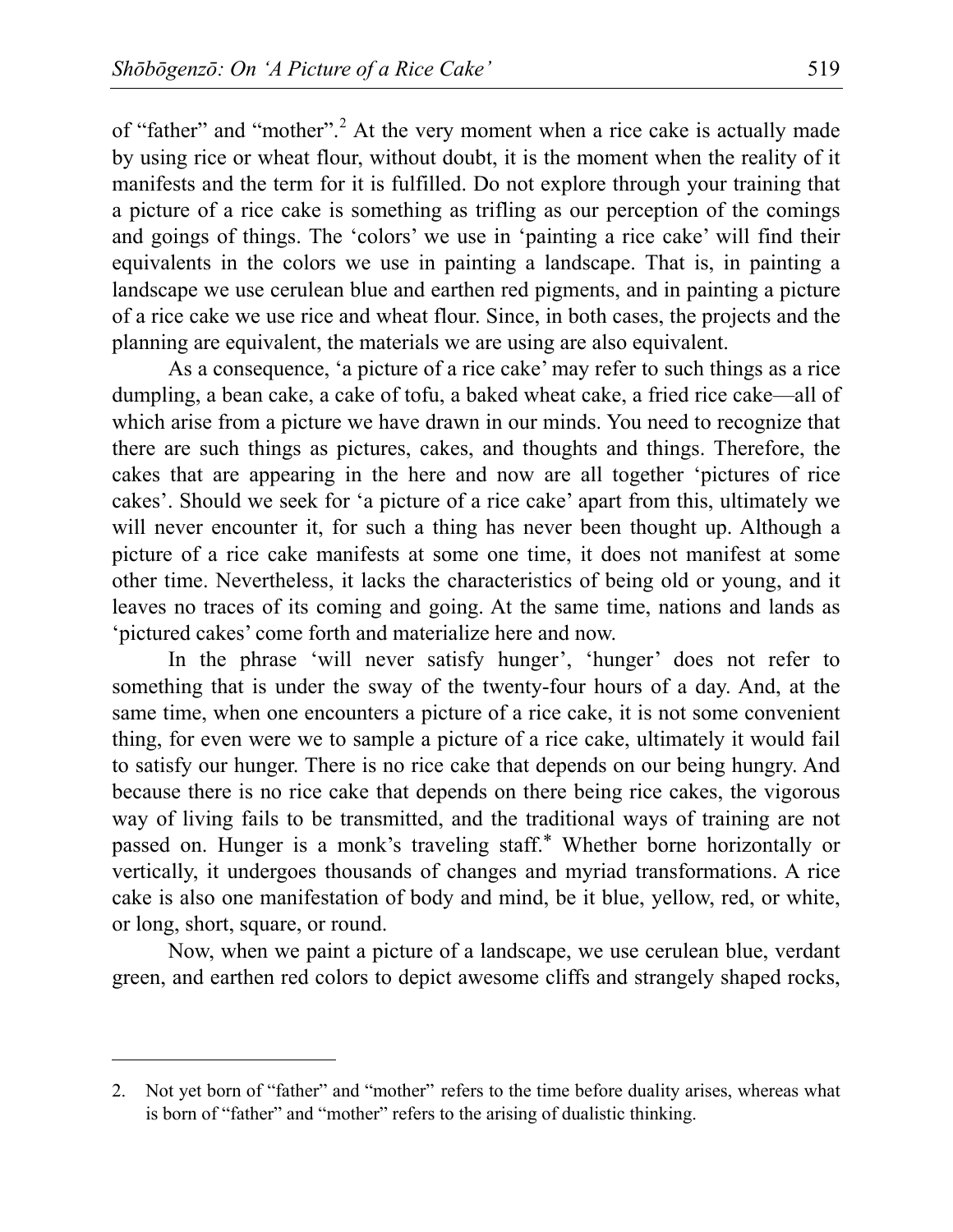as well as making use of the seven treasures and the four treasures.<sup>[3](#page-3-0)</sup> Managing the painting of a rice cake is also like this. When painting a human, we make use of the four elements\* and the five skandhas;\* when painting the Buddha, we not only make use of a clod of earth or mud, we also make use of His thirty-three auspicious characteristics, of a blade of grass, and of innumerable kalpas\* of training and practice. Because depicting the Buddha in a scroll painting has always been like this, all Buddhas are depicted Buddhas and all depicted Buddhas are Buddhas. We need to investigate what a painted Buddha is and what a painted rice cake is. We need to explore in detail and with the utmost effort what a black turtle of stone is and what a monk's traveling staff of iron is, what a physical thing is and what a mental thing is. When we make such an effort, life and death, as well as coming and going, are simply drawings of a picture, as is, in a word, supreme enlightenment. In sum, neither the Dharma realms nor empty space are other than painted images.

## ❀

A Buddha of old once said in verse:

 $\overline{a}$ 

*When I finally realized the Way, The white snow, which had blanketed all in a thousand layers, departed And, in my making a picture of this, Blue-tinged mountains emerged on scroll after scroll.* 

This is talk about the great realization. It is His way of expressing that His having done His utmost to practice the Way had come to full fruition. As a consequence, at the very moment of His having realized the Way, He has created a picture, wherein He calls blue-tinged mountains and white snow 'scroll upon scroll'. Notwithstanding that, there is not a movement or a moment of stillness that is not part of His making a picture. Our own efforts to do our utmost at the present time are simply obtained from our own pictures. The ten epithets of the Buddha and the

<span id="page-3-0"></span><sup>3.</sup> In a mundane sense, 'the seven treasures' refers to various precious and semi-precious stones, as well to the seven treasures of a universal monarch, whereas 'the four treasures' refers to the four basic tools of a painter, namely, brush, ink, inkstone, and paper. On a spiritual level, 'the seven treasures' refers to the seven types of jewel trees that are to be found in the Pure Land, whereas 'the four treasures' refers to four divisions of the Scriptures: the Buddha's Teachings for all (the *Sutras*), His instructions for monastics (the *Vinaya*), the commentaries on the Buddha's Teachings (the *Shastras*), and the prayer-like invocations (the *Dharanis*).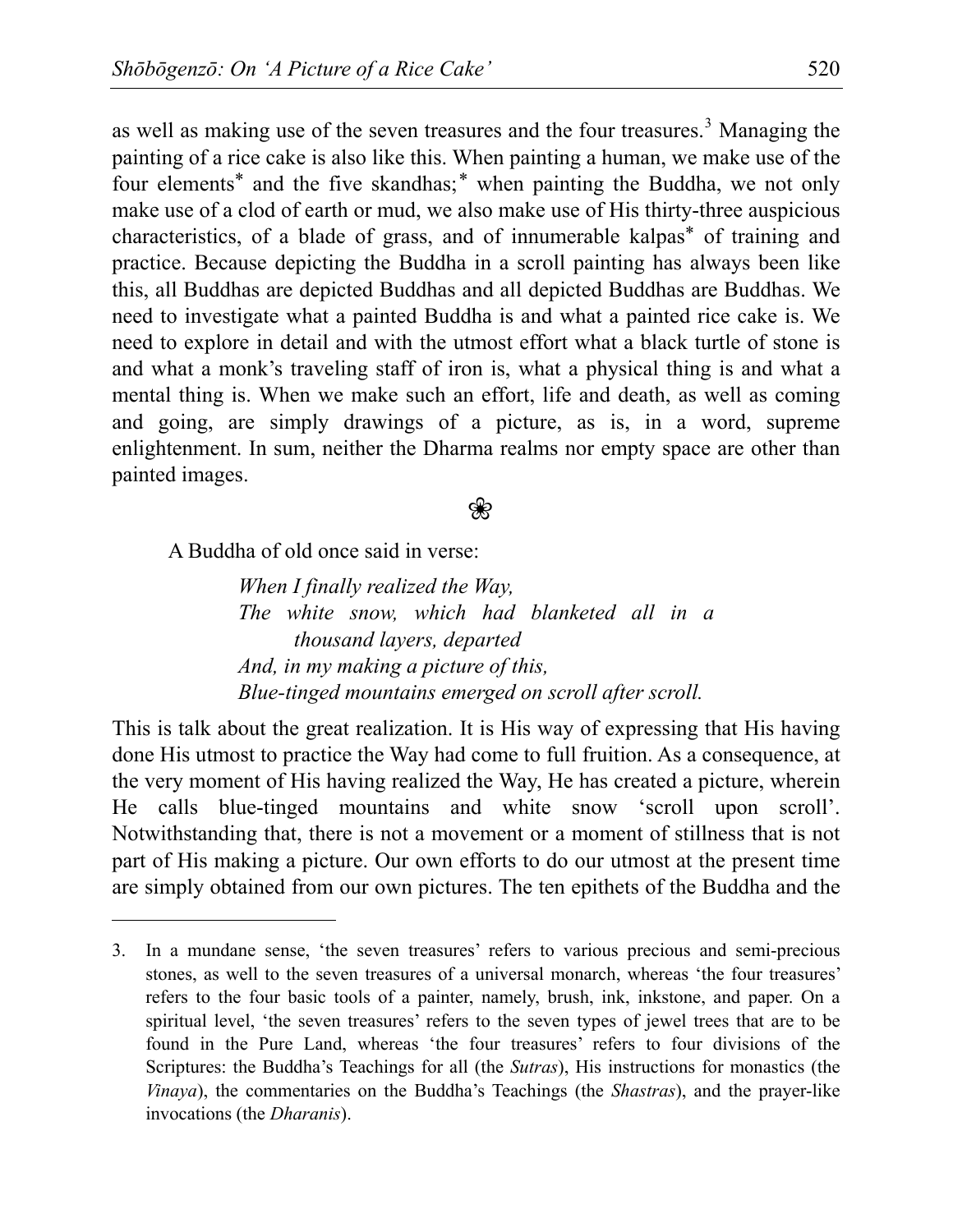$\overline{a}$ 

three insights are 'scroll paintings'.<sup>[4](#page-4-0)</sup> The five spiritual agents, the five spiritual powers, the seven characteristics of enlightenment, and the Noble Eightfold Path comprise 'scroll paintings'.<sup>[5](#page-4-1)</sup> Were you to say that such pictures are not real, then all thoughts and things are also unreal. If thoughts and things are not real, then the Buddha Dharma is unreal. If the Buddha Dharma is real, then it follows that a picture of a rice cake must be real as well.

## ❀

Ummon Bun'en was once asked by a monk, "What would you call talk that goes beyond 'Buddha' and transcends 'Ancestor?'" The Master replied, "A rice dumpling."<sup>[6](#page-4-2)</sup>

We need to take our time to investigate this saying of his. Once a 'rice dumpling' has been brought into existence, there will be an ancestral Master who will speak out about "talk that goes beyond 'Buddha' and transcends 'Ancestor.'" And there are the 'trainees of iron will' who may not listen to him.<sup>[7](#page-4-3)</sup> And there are novices who will listen because the Master has brought forth an expression of Dharma.

Now, Ummon's displaying the Matter\* and hitting the bull's-eye by saying "a rice dumpling" are, to be sure, a couple of slices of a painted rice cake. And they

<span id="page-4-0"></span><sup>4.</sup> The ten epithets of the Buddha are 'The One Who Comes Thus', 'The One Worthy of Respect', 'The Self-enlightened One', 'The One of Perfect Conduct', The One Who is Wellgone', 'The Knower of the World', 'The Unsurpassed One', 'The Supreme Trainer of Those Who Can be Trained', 'The Teacher of Gods and Humans', and 'The Awakened One Who is the Refuge of the World'. The three insights are the recognition of impermanence, the recognition of no fixed, unchanging self, and the recognition of suffering.

<span id="page-4-1"></span><sup>5.</sup> The five spiritual agents are trust, zeal, reflection, contemplation, and wise discernment. The five spiritual powers destroy doubt by trust, negligence by zeal, falsity by reflection, confused or wandering thoughts by contemplation, and all illusions and delusions by wise discernment. The seven characteristics of enlightenment are being able to distinguish the true from the false, being undeflected from one's training and practice, being joyful, being rid of heaviness of mind, being at ease, being able to keep the mind focused, and not being thrown off by whatever arises.

<span id="page-4-2"></span><sup>6.</sup> The term 'a rice dumpling' is being used in Dōgen's discussion as a metaphor for a question that the intellect 'cooks up' to chat about.

<span id="page-4-3"></span><sup>7.</sup> Here, 'trainees of iron will' refers to those senior monks who hear the Dharma being voiced by a Master but have ceased to listen.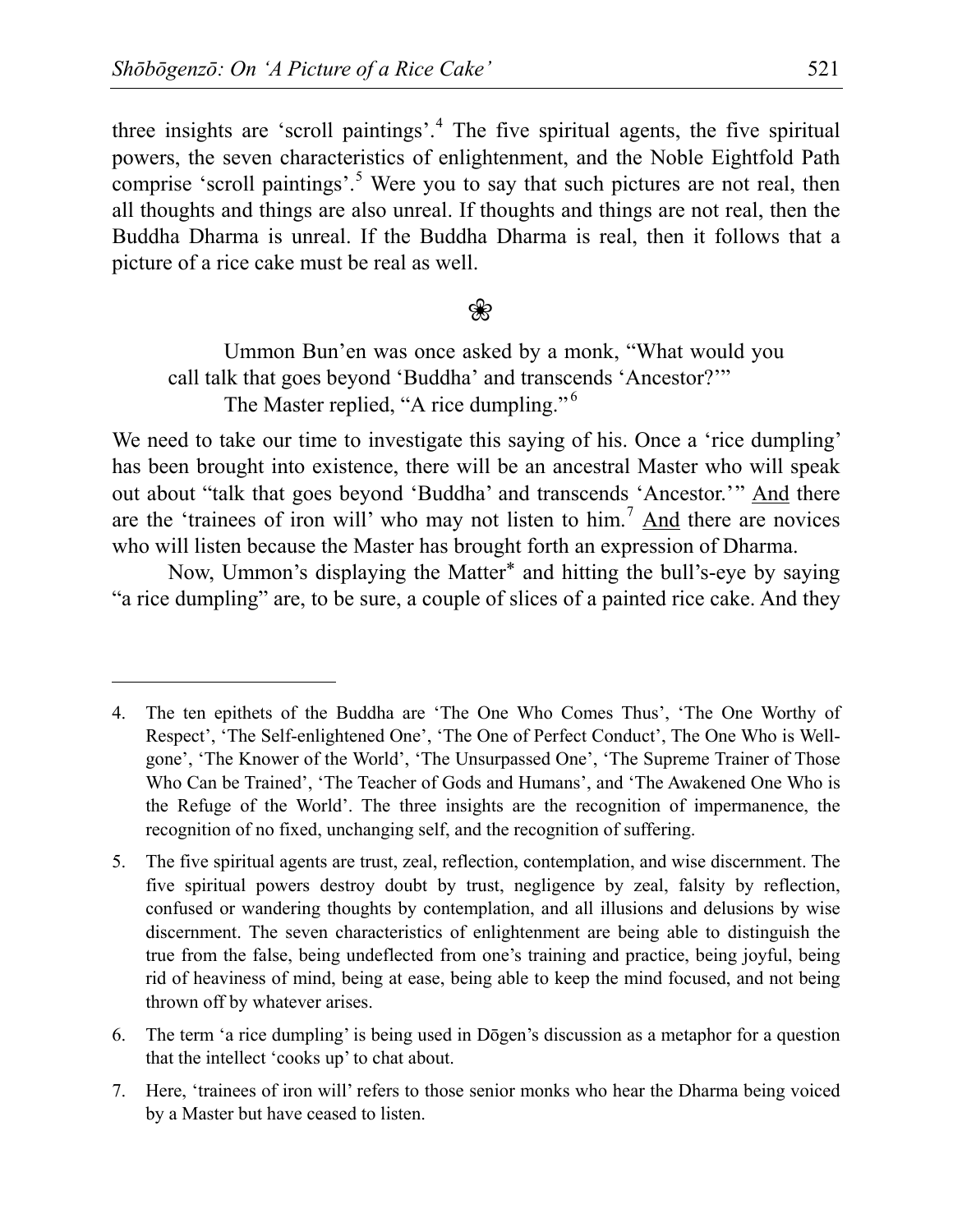$\overline{a}$ 

contain talk about going beyond 'Buddha' and transcending 'Ancestor', and they contain a pathway for entering Buddhahood or for entering demonhood.<sup>[8](#page-5-0)</sup>

# ❀

My former Master once said, "Tall bamboo and plantain enter into the making of a picture."<sup>[9](#page-5-1)</sup> This expression is one by which those who have gone beyond long and short have explored 'making a picture' through their training.

'Tall bamboo' is the Chinese name for what we in Japan call 'long-stemmed bamboo'. Although people say that bamboo is the result of an interplay of yin and yang, it is we who are setting 'yin and yang' in motion. Even so, there is the time of a tall bamboo, but that time cannot be measured in terms of yin and yang.<sup>[10](#page-5-2)</sup> Even though great saintly ones may catch a glimpse of yin and yang, they cannot fathom what yin and yang really are. Because yin and yang together constitute the impartiality of thoughts and things, the impartiality of weights and measures, and the impartiality of words and ways, it is something beyond the yin and yang that the minds and eyes of non-Buddhists and those of the two Lesser Courses\* depend on. It is the yin and yang of tall bamboo; it is the reckoning of the stages in the life of a tall bamboo; it is the world of tall bamboos. The Buddhas in all ten directions exist as the household of tall bamboos. You need to realize that the cosmos with its heavens and earths is the roots, stems, branches, and leaves of a tall bamboo. Therefore, it causes the cosmos with its heavens and earths to endure, and it causes Mount Sumeru within the Great Ocean, along with the whole universe in all ten directions, to have substantiality, and it causes a Master's traveling staff and lacquered bamboo bow to be both complete and not complete.<sup>[11](#page-5-3)</sup>

<span id="page-5-3"></span>11. The lacquered bamboo bow was entwined with a wisteria vine and was sometimes used by Zen Masters ceremonially in pointing to the Master-disciple relationship.

<span id="page-5-0"></span><sup>8.</sup> That is, Ummon's reply is fine as far as it goes, but if the disciple remains attached to concepts like 'Buddha' or 'Ancestor' or 'transcendence', then he has entered the path to demonhood rather than the one to Buddhahood, where all such concepts are dropped off.

<span id="page-5-1"></span><sup>9.</sup> Bamboo and plantain have long been used as subjects for both Chinese and Japanese paintings. Both have also been used as metaphors and carry various meanings. On the basis of the present quotation by Dōgen's Master, Tendō Nyojō, as well as Dōgen's discussion of it, bamboo is descriptive of the Master and plantain is descriptive of the trainee.

<span id="page-5-2"></span><sup>10.</sup> That is, the life of a Master cannot be measured by applying mundane, dualistic measures such as yin and yang.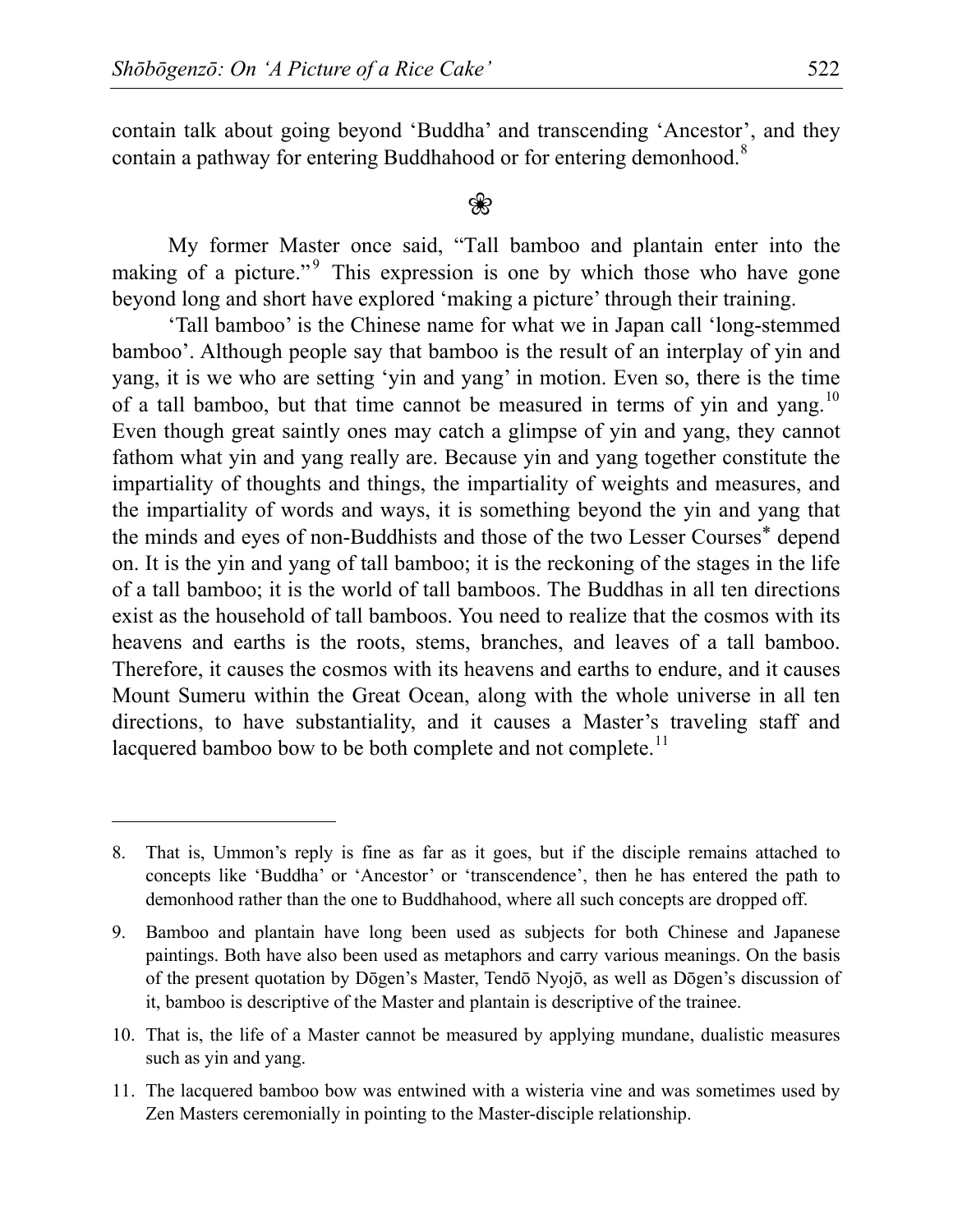$\overline{a}$ 

Plantain has earth, water, fire, wind, and space, as well as mind, will, consciousness, and wisdom. These are its roots, stems, branches, and leaves, along with the brightness of its flowers and fruit. So, when the winds of autumn envelop it and tear it, there is not a single mote of dust that remains on it. It can doubtless be described as pure and clean, for there is no sinew or bone within its core, nor any glue or other sticky substance upon its form. Liberation is its goal. Further, since it is not clinging to immediacy, it is beyond discussion of such measures of time as minutes and seconds. Through this endeavor, earth, water, fire, and wind are brought to life, and mind, intent, consciousness, and wisdom are made to experience the Great Death. Thus, in this lineage of ours, we have habitually received the Precepts, employing spring and fall, winter and summer, as Their tools.

The present activities of tall bamboo and plantain are making a picture. Accordingly, those who may awaken upon hearing the sound of bamboo being struck will make a picture, whether they be dragons or garter snakes,  $^{12}$  $^{12}$  $^{12}$  for they will not harbor any doubts about the sentimental concerns of the mundane or the saintly.

> *That cane can be long, this way, And this cane can be short, this way, This cane can be long, this way, And that cane can be short, this way.*[13](#page-6-1)

Because these are all images in a picture, they are, of necessity, in accord with each other. When there are long pictures, short pictures will not be lacking. Clearly, you need to thoroughly explore this principle. Because the whole universe and all thoughts within it are the act of drawing a picture, every human thought and thing emerges from a picture, and Buddhas and Ancestors come forth from pictures as well. Thus, beyond the image of a rice cake there is no medicine to satisfy our hungers, beyond the image of hunger there is no mutual encountering among humans, and beyond the image of fulfillment there is no capability.

<span id="page-6-0"></span><sup>12.</sup> Here, 'dragons' refers to monks of marked spiritual achievement combined with singular intellectual prowess, whereas 'garter snakes' refers to monks whose abilities are less pronounced. In either case, both are quite capable of distinguishing between the genuine and the mundane in spiritual matters.

<span id="page-6-1"></span><sup>13.</sup> To paraphrase what this poem is pointing to, those of mundane thinking may discriminate among Masters, particularly on the basis of how long such a one has been functioning as a Master, but from a spiritual perspective, someone who is a Master is so because he or she is 'this way', that is, 'such a person', one who has fully realized the Truth.